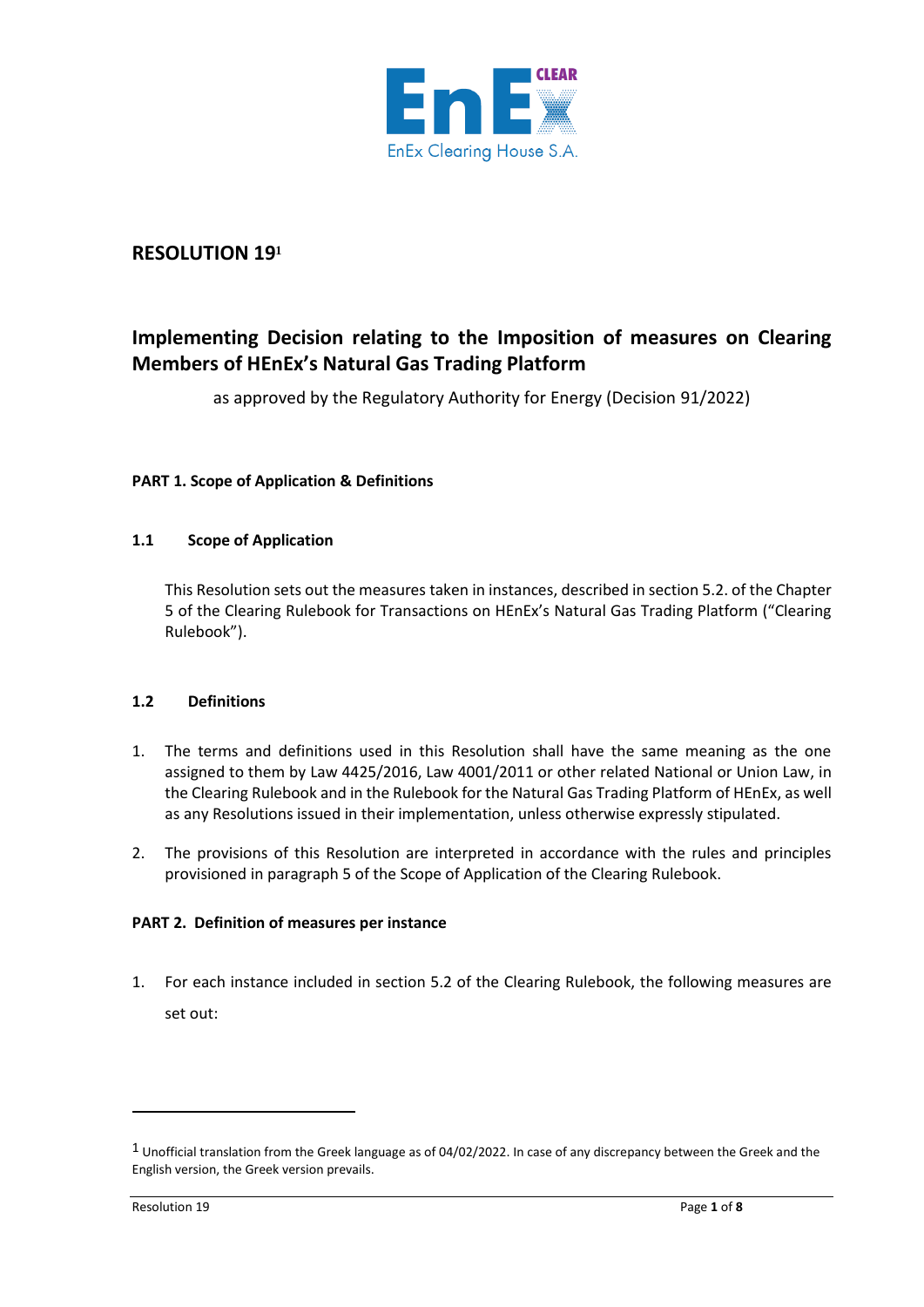

|    | Instance                                                                                                                                                    | <b>Initial Measure</b> | Measure in case of relapse or<br>not resolving the problem<br>within a reasonable time (*)                                                                                                                                                                                                                                                                            |
|----|-------------------------------------------------------------------------------------------------------------------------------------------------------------|------------------------|-----------------------------------------------------------------------------------------------------------------------------------------------------------------------------------------------------------------------------------------------------------------------------------------------------------------------------------------------------------------------|
| 1. | Breach by a Clearing Member of<br>the provisions of the Clearing<br>Rulebook for Transactions on<br>HEnEx's Natural Gas Trading<br>Platform, in particular: |                        |                                                                                                                                                                                                                                                                                                                                                                       |
|    | a) A Clearing Member does not<br>fulfil<br>the<br>necessary<br>conditions for retaining the<br>capacity of Clearing Member,<br>indicatively:                |                        |                                                                                                                                                                                                                                                                                                                                                                       |
|    | i.<br>Lack<br>of<br>the<br>required<br>organisational<br>and operational<br>adequacy of the<br>Clearing<br>Member.                                          | Written reprimand (**) | Fine equals to 10% of the<br>clearing fees calculated during<br>the previous month for the<br>Clearing Member and within<br>the terms set in section 5.1,<br>paragraph 1 (d) of the Clearing<br>Rulebook.                                                                                                                                                             |
|    |                                                                                                                                                             |                        | If the problem has not been<br>resolved<br>within<br>reasonable<br>period, a<br>restriction<br>time<br>concerning<br>the<br>Clearing<br>Member's<br>participation,<br>is.<br>imposed. If the non-resolution<br>is prolonged, a suspension of<br>capacity<br>of<br>the<br>Clearing<br>Member is initially imposed<br>and eventually the Clearing<br>Member is deleted. |
|    | ii.<br>Decrease of the<br>Clearing<br>Member's own<br>funds below the<br>minimum<br>required<br>for<br>of<br>acquisition<br>aforesaid<br>the<br>capacity.   | Written reprimand (**) | If the problem has not been<br>resolved<br>within<br>reasonable<br>period, a<br>restriction<br>time<br>concerning Clearing Member's<br>participation, is imposed. If the<br>non-resolution is prolonged, a<br>suspension of the capacity of<br>Clearing Member is initially<br>imposed and eventually the<br>Clearing Member is deleted.                              |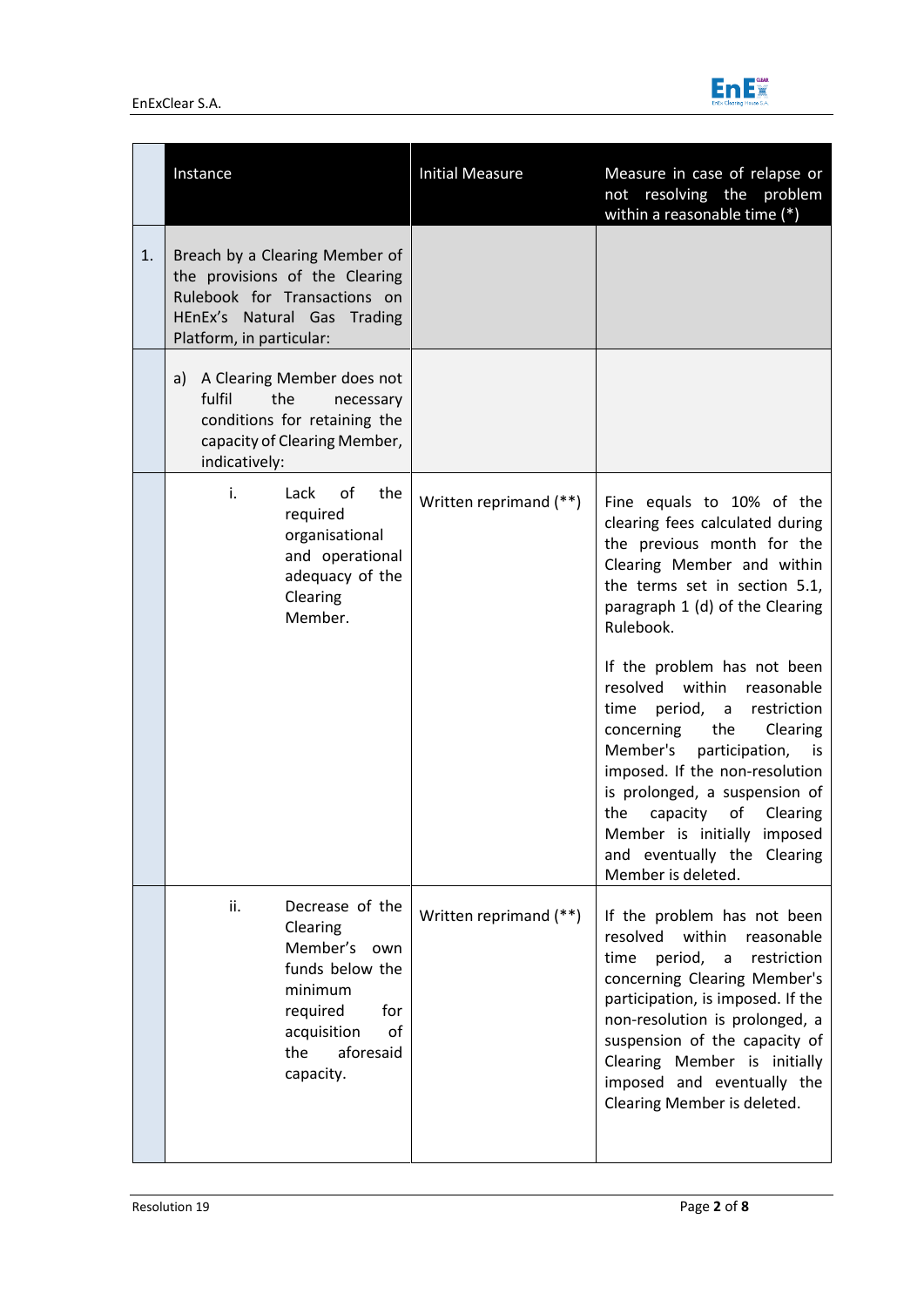

| Instance                                                                                                                                                                                   | <b>Initial Measure</b> | Measure in case of relapse or<br>not resolving the problem<br>within a reasonable time (*)                                                                                                                                                                                                                                                                                                                                                                   |
|--------------------------------------------------------------------------------------------------------------------------------------------------------------------------------------------|------------------------|--------------------------------------------------------------------------------------------------------------------------------------------------------------------------------------------------------------------------------------------------------------------------------------------------------------------------------------------------------------------------------------------------------------------------------------------------------------|
| iii.<br>Failure of the Clearing<br>Member's<br>employees<br>who perform Certified<br>Clearer tasks to satisfy<br>the eligibility criteria.                                                 | Written reprimand (**) | Prohibition on the participation<br>the<br>Certified<br>Clearing<br>οf<br>Member in Clearing.<br>If the problem has not been<br>resolved within<br>reasonable<br>period, a<br>restriction<br>time<br>concerning<br>Clearing<br>the<br>Member's participation, is<br>imposed. If the non-resolution<br>is prolonged, a suspension of<br>capacity<br>the<br>of<br>Clearing<br>Member is initially imposed<br>and eventually the Clearing<br>Member is deleted. |
| iv.<br>Non-payment<br>or<br>default on payment<br>of the<br>required<br>subscriptions<br>and<br>other fees and debts<br>in general of the<br>Clearing Member to<br>EnExClear.              | Written reprimand (**) | Fine equals to 10% of the late<br>payments and within the terms<br>set in section 5.1, paragraph 1<br>(d) of the Clearing Rulebook.<br>In case of no compliance within<br>reasonable time<br>period, a<br>restriction<br>concerning<br>the<br>Clearing<br>Member's<br>participation is imposed. If the<br>non-resolution is prolonged,<br>Clearing<br>Member<br>the<br>is<br>deleted.                                                                        |
| Failure to meet the<br>v.<br>requirements<br>pertaining to<br>the<br>Clearing<br>or<br>Settlement<br>of<br>Transactions, as the<br>case may be.                                            | Written reprimand (**) | In case of no compliance within<br>reasonable<br>time<br>period, a<br>concerning<br>restriction<br>the<br>Member's<br><b>Clearing</b><br>participation is imposed. If the<br>non-resolution is prolonged,<br>Clearing<br>Member<br>the<br>is.<br>deleted.                                                                                                                                                                                                    |
| of<br>b) Non-compliance<br>a<br>Clearing Member with the<br>technical instructions<br>of<br>EnExClear<br>with<br>the<br>or<br>technical specifications set<br>by EnExClear for the use and | Written reprimand (**) | Fine equals to 10% of the<br>clearing fees calculated during<br>the previous month for the<br>Clearing Member and within<br>the terms set in the section 5.1,                                                                                                                                                                                                                                                                                                |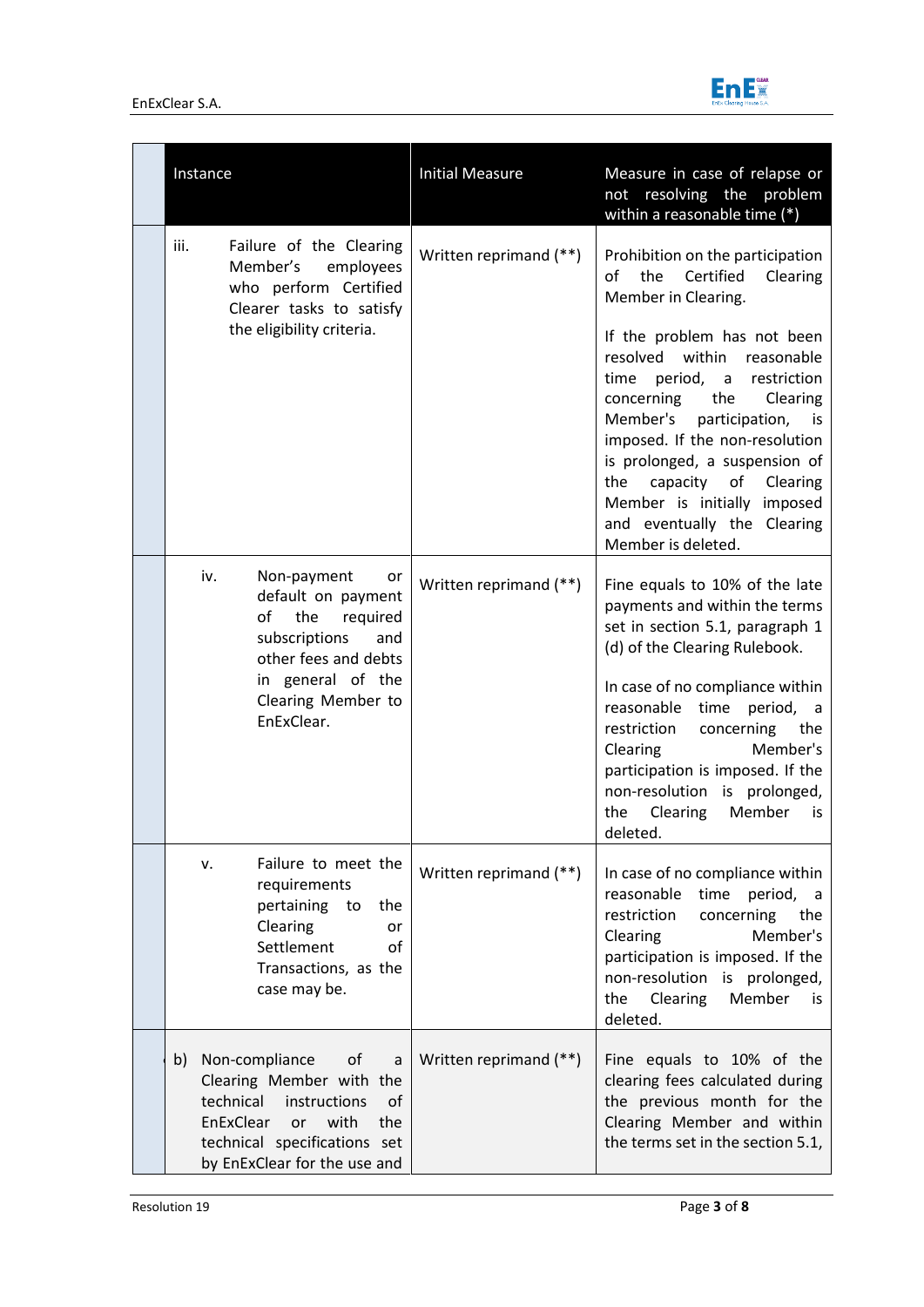

| Instance                                                                                                                                                                                                                                       | <b>Initial Measure</b> | Measure in case of relapse or<br>not resolving the problem<br>within a reasonable time (*)                                                                                                                                                                                                                                                                                                                                                                                                                                                                                                                                                                      |
|------------------------------------------------------------------------------------------------------------------------------------------------------------------------------------------------------------------------------------------------|------------------------|-----------------------------------------------------------------------------------------------------------------------------------------------------------------------------------------------------------------------------------------------------------------------------------------------------------------------------------------------------------------------------------------------------------------------------------------------------------------------------------------------------------------------------------------------------------------------------------------------------------------------------------------------------------------|
| operation of the systems<br>utilized by the Member to<br>participate in Clearing or<br>Settlement.                                                                                                                                             |                        | paragraph 1 (d) of the Clearing<br>Rulebook.<br>In case of no compliance within<br>reasonable time<br>period, a<br>restriction concerning<br>the<br>Member's<br>Clearing<br>participation, is imposed. If the<br>non-resolution is prolonged, a<br>suspension of the capacity of<br>Clearing Member is initially<br>imposed and eventually the<br>Clearing Member is deleted.                                                                                                                                                                                                                                                                                   |
| Unlawful or unauthorized<br>c)<br>use or misuse of the systems<br>used by a Clearing Member<br>for its participation in the<br>Clearing or Settlement of<br>Transactions.                                                                      | Written reprimand (**) | Fine equals to 10% of the<br>clearing fees, which calculated<br>during the previous month for<br>the Clearing Member and<br>within terms set in the section<br>5.1, paragraph (d) of the<br>Rulebook<br>for<br>Clearing<br><b>Transactions</b><br>HEnEx's<br>on<br>Natural Gas Trading Platform.<br>If the problem has not been<br>resolved within reasonable<br>period, a<br>restriction<br>time<br>concerning<br>the<br>Clearing<br>Member's<br>participation, is<br>imposed. If the non-resolution<br>is prolonged, a suspension of<br>capacity<br>of<br>the<br>Clearing<br>Member is initially imposed<br>and eventually the Clearing<br>Member is deleted. |
| Non-compliance<br>of<br>d)<br>a<br>Clearing Member with the<br>requirements<br>stipulated<br>time<br>from<br>time<br>to<br>by<br>EnExClear with respect to its<br>participation in Clearing or<br>Settlement, such as by way<br>of indication: |                        |                                                                                                                                                                                                                                                                                                                                                                                                                                                                                                                                                                                                                                                                 |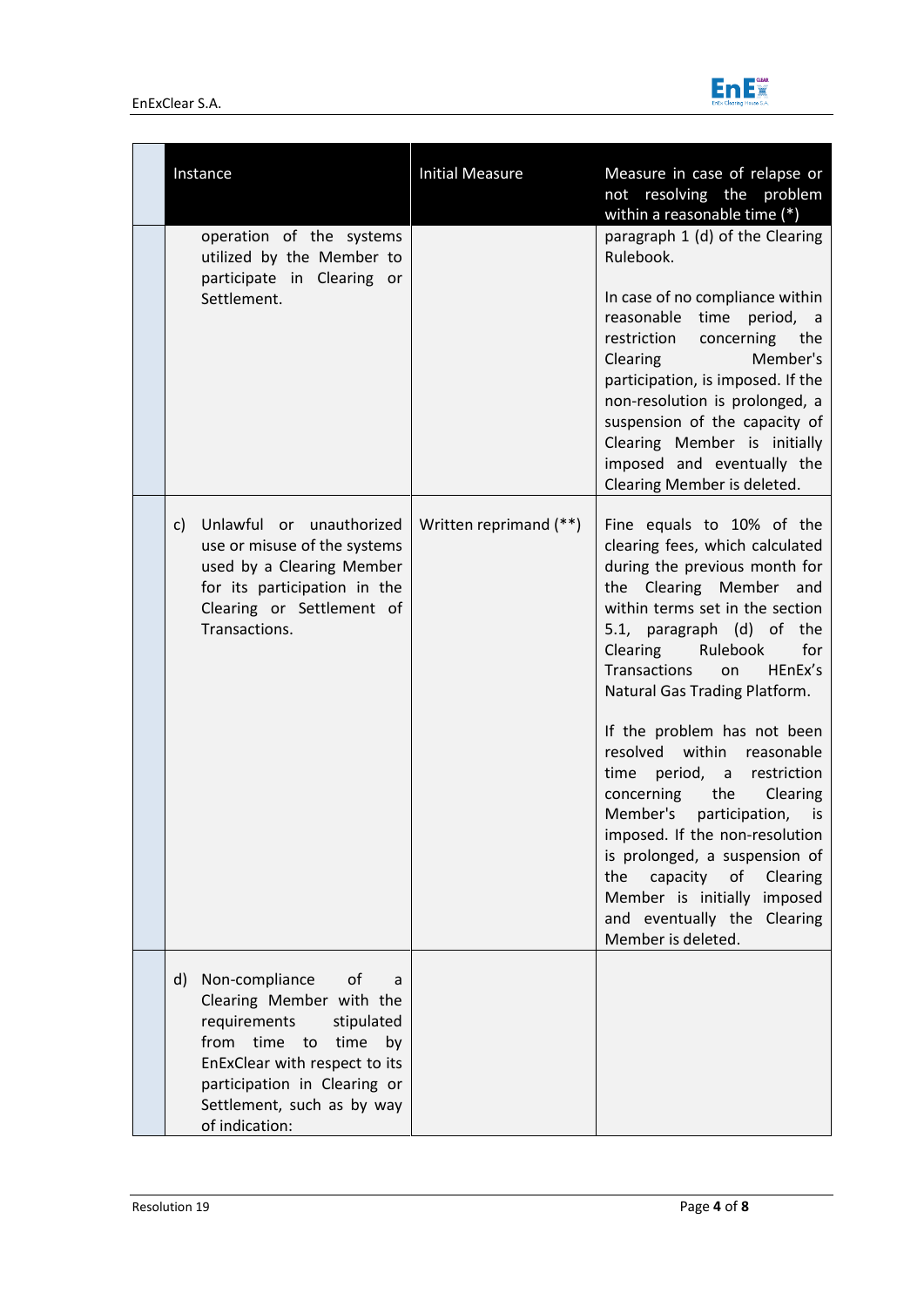

|                | Instance                  |                                                                                                                                                                                                                                                                                   | <b>Initial Measure</b> | Measure in case of relapse or<br>not resolving the problem<br>within a reasonable time (*)                                                                                                                                                                                                                                                      |
|----------------|---------------------------|-----------------------------------------------------------------------------------------------------------------------------------------------------------------------------------------------------------------------------------------------------------------------------------|------------------------|-------------------------------------------------------------------------------------------------------------------------------------------------------------------------------------------------------------------------------------------------------------------------------------------------------------------------------------------------|
|                | i.                        | Failure to provide<br>the<br>required<br>collateral<br>to<br>EnExClear or deposit<br>the required<br>contributions to the<br>Default Fund.                                                                                                                                        | Written reprimand (**) | If the problem has not been<br>resolved within<br>reasonable<br>period,<br>restriction<br>time<br>concerning<br>the<br>Clearing<br>Member's participation, is<br>imposed. If the non-resolution<br>is prolonged, the Clearing<br>Member is deleted.                                                                                             |
|                | ii.                       | Inadequate<br>monitoring of the<br>risks arising from the<br>Positions<br>of the<br>Clearing Accounts<br>maintained by the<br>Clearing Member.                                                                                                                                    | Written reprimand (**) | If the problem has not been<br>resolved within reasonable<br>period, a restriction<br>time<br>concerning the<br>Clearing<br>Member's participation, is<br>imposed. If the non-resolution<br>is prolonged, a suspension of<br>capacity<br>the<br>of Clearing<br>Member is initially imposed<br>and eventually the Clearing<br>Member is deleted. |
|                | iii.                      | Failure<br>of<br>the<br>Clearing Member to<br>fulfil its obligations<br>or comply with the<br>instructions<br>οf<br>EnExClear regarding<br>the management of<br>defaults<br>in<br>the<br>Clearing Accounts it<br>maintains or the late<br>of<br>fulfilment<br>its<br>obligations. | Written reprimand (**) | If the problem has not been<br>resolved within reasonable<br>time<br>period, restriction<br>the<br>Clearing<br>concerning<br>Member's<br>participation, is<br>imposed. If the non-resolution<br>is prolonged, the Clearing<br>Member is finally deleted.                                                                                        |
| $\overline{2}$ | Submission<br>cases:      | by<br>Clearing<br>a<br>Member of false or misleading<br>information to EnExClear, by way<br>of indication in the following                                                                                                                                                        |                        |                                                                                                                                                                                                                                                                                                                                                 |
|                | Upon<br>a)<br>application | submission<br>of<br>the<br>for<br>the<br>acquisition of the capacity of<br>Clearing Member.                                                                                                                                                                                       | Written reprimand (**) | the false<br>misleading<br>١f<br>or<br>information<br>submitted,<br>is<br>obviously not due to negligence<br>of the Member or the problem                                                                                                                                                                                                       |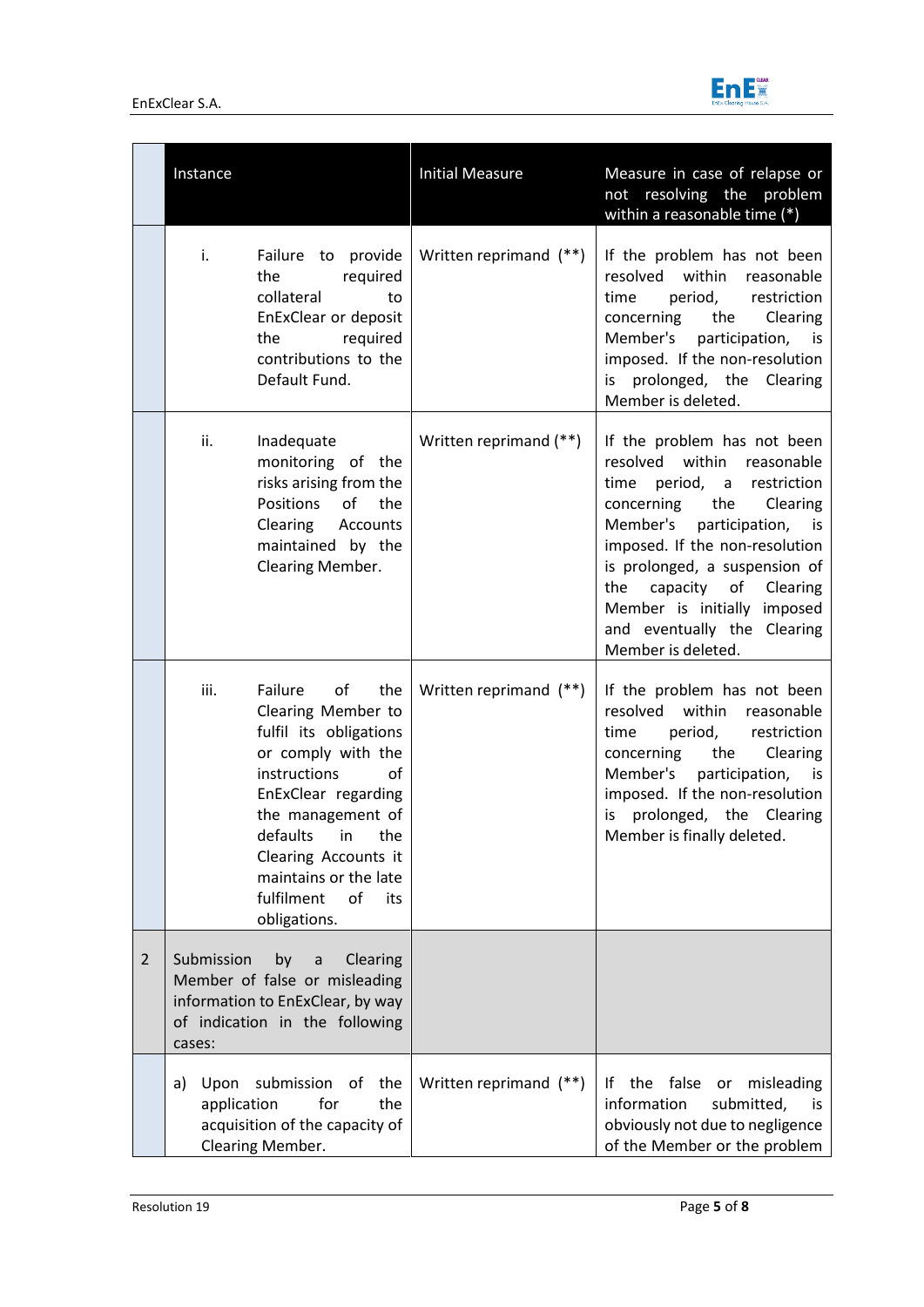

|   | Instance                                                                                                                                                          | <b>Initial Measure</b> | Measure in case of relapse or<br>not resolving the problem<br>within a reasonable time (*)<br>has not been resolved within<br>reasonable time period, a<br>concerning<br>restriction<br>the<br>Member's<br>Clearing<br>participation, is imposed. If the<br>non-resolution is prolonged, a<br>suspension of the capacity of<br>Clearing Member is initially<br>imposed and the Clearing                                                                                                        |
|---|-------------------------------------------------------------------------------------------------------------------------------------------------------------------|------------------------|------------------------------------------------------------------------------------------------------------------------------------------------------------------------------------------------------------------------------------------------------------------------------------------------------------------------------------------------------------------------------------------------------------------------------------------------------------------------------------------------|
|   | b) When opening or using any<br>of the Member's Clearing<br>Accounts in connection with<br>its participation in the<br>Clearing or Settlement of<br>Transactions. | Written reprimand (**) | Member is finally deleted.<br>If the false or misleading<br>submitted,<br>information<br>is is<br>obviously not due to negligence<br>of the Member or the problem<br>has not been resolved within<br>reasonable time<br>period, a<br>restriction<br>concerning<br>the<br>Member's<br>Clearing<br>participation is imposed. If the<br>non-resolution is prolonged, a<br>suspension of the capacity of<br>Clearing Member is initially<br>imposed and the Clearing<br>Member is finally deleted. |
|   | Upon submission of data,<br>c)<br>supporting documents<br>or<br>information requested from<br>the Member by EnExClear<br>from time to time.                       | Written reprimand (**) | If the false or misleading<br>information<br>submitted,<br>is is<br>obviously not due to negligence<br>of the Member or the problem<br>has not been resolved within<br>reasonable time<br>period, a<br>concerning<br>the<br>restriction<br>Member's<br>Clearing<br>participation, is imposed. If the<br>non-resolution is prolonged,<br>the Clearing Member is finally<br>deleted.                                                                                                             |
| 3 | Failure of a Clearing Member to<br>with<br>the<br>comply<br>announcements, decisions<br>or<br>instructions of EnExClear.                                          | Written reprimand (**) | In case of no compliance within<br>reasonable time<br>period, a<br>restriction<br>concerning<br>the<br>Member's<br>Clearing<br>participation, is imposed. If the<br>non-resolution is prolonged, a                                                                                                                                                                                                                                                                                             |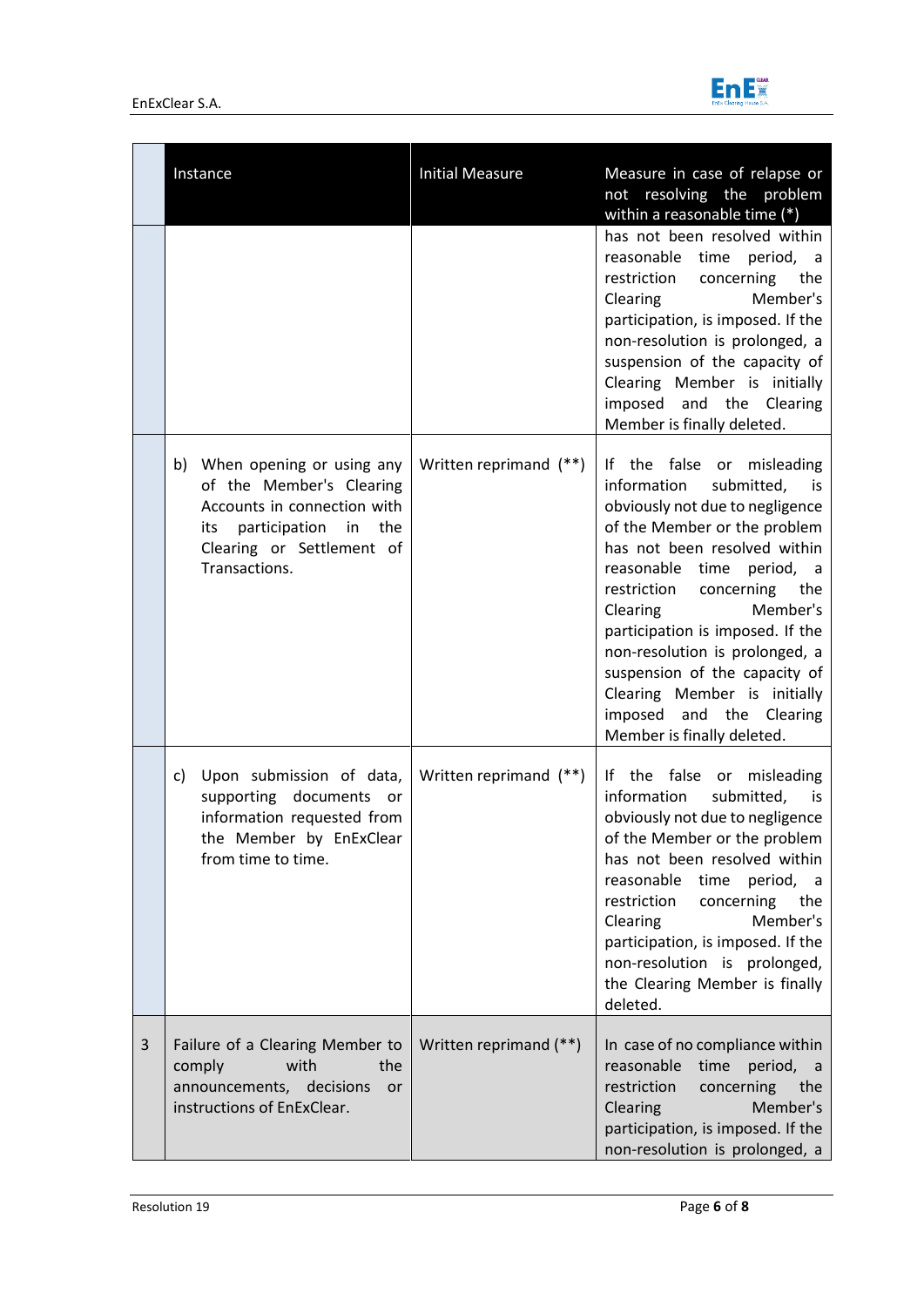

|                | Instance                                                                                                                                                                                                                                                                                                                                                                                                                                                                        | <b>Initial Measure</b>                                                                                                                                 | Measure in case of relapse or<br>not resolving the problem<br>within a reasonable time (*)                                                                                                                                                                                                                                                                                                                                                                                                                                                                                  |
|----------------|---------------------------------------------------------------------------------------------------------------------------------------------------------------------------------------------------------------------------------------------------------------------------------------------------------------------------------------------------------------------------------------------------------------------------------------------------------------------------------|--------------------------------------------------------------------------------------------------------------------------------------------------------|-----------------------------------------------------------------------------------------------------------------------------------------------------------------------------------------------------------------------------------------------------------------------------------------------------------------------------------------------------------------------------------------------------------------------------------------------------------------------------------------------------------------------------------------------------------------------------|
|                |                                                                                                                                                                                                                                                                                                                                                                                                                                                                                 |                                                                                                                                                        | suspension of the capacity of<br>Clearing Member is initially<br>imposed and eventually the<br>Clearing Member is deleted.                                                                                                                                                                                                                                                                                                                                                                                                                                                  |
| $\overline{4}$ | Non-fulfilment<br>or<br>improper<br>fulfilment of the obligations of a<br>Clearing Member which arise<br>from any and all contracts signed<br>with EnExClear, including but not<br>limited to the technical contracts<br>and general contracts signed by<br>the Member with EnExClear for<br>the purpose of connecting to the<br>System, as well as any other<br>obligation<br>arising from the<br>commitments undertaken by the<br>Clearing<br>Member<br>towards<br>EnExClear. | Written reprimand (**)                                                                                                                                 | Fine equals to 10% of the<br>clearing fees calculated during<br>the previous month for the<br>Clearing Member and within<br>the terms set in section 5.1,<br>paragraph 1 (d) of the Clearing<br>Rulebook.<br>If the problem has not been<br>resolved within reasonable<br>period, a<br>restriction<br>time<br>concerning<br>the<br>Clearing<br>Member's<br>participation,<br>is<br>imposed. If the non-resolution<br>is prolonged, a suspension of<br>capacity<br>Clearing<br>the<br>of<br>Member is initially imposed<br>and eventually the Clearing<br>Member is deleted. |
| 5              | The occurrence of events that<br>affect the operation of a Clearing<br>Member, such as the dissolution<br>of the undertaking or company of<br>Clearing<br>the<br>Member, the<br>initiation<br>of<br>insolvency<br>proceedings,<br>including<br>bankruptcy, compulsory winding<br>up or rehabilitation of the<br>undertaking or company of the<br>Clearing Member, as well as<br>revocation of the<br>Clearing<br>Member's license to operate or<br>provide services.            | Imposition of restriction<br>with regard to the<br><b>Clearing Member's</b><br>participation or<br>suspension of the<br>capacity of Clearing<br>Member | Deletion of Clearing Member                                                                                                                                                                                                                                                                                                                                                                                                                                                                                                                                                 |
| 6              | The imposition of sanctions on a<br>Clearing<br>Member<br>by<br>the<br>Competent Authorities, which<br>are not directly related with the<br>clearing operations.                                                                                                                                                                                                                                                                                                                | Written reprimand (**)                                                                                                                                 | If the problem has not been<br>resolved<br>within<br>reasonable<br>period,<br>time<br>restriction<br>$\alpha$<br>concerning<br>the<br><b>Clearing</b><br>Member's<br>participation<br>is.                                                                                                                                                                                                                                                                                                                                                                                   |